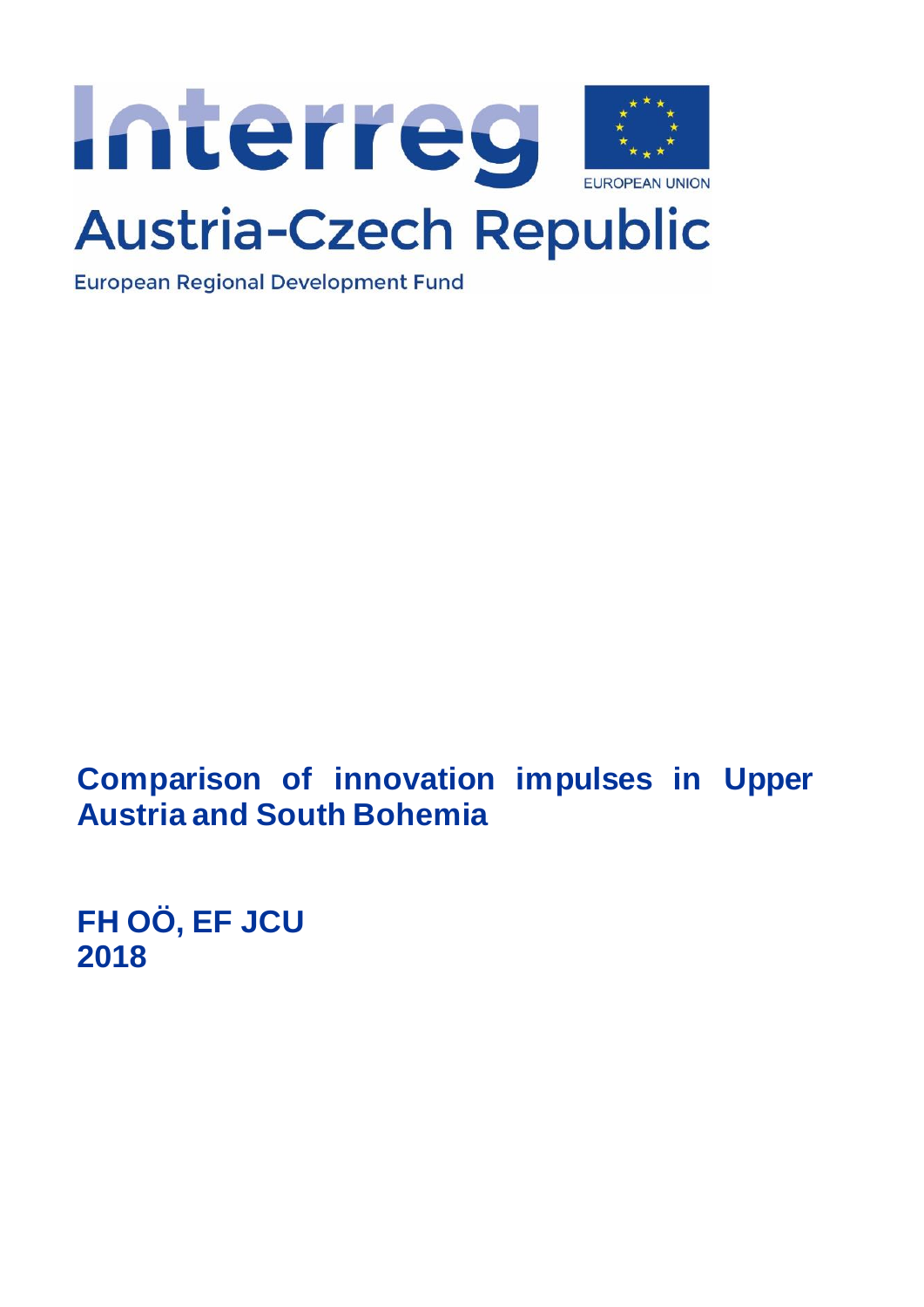# Content

| 1. |  |  |  |
|----|--|--|--|
| 2. |  |  |  |
|    |  |  |  |
|    |  |  |  |
|    |  |  |  |
|    |  |  |  |
|    |  |  |  |
| 3. |  |  |  |
|    |  |  |  |
|    |  |  |  |
|    |  |  |  |
|    |  |  |  |
|    |  |  |  |
|    |  |  |  |
| 4. |  |  |  |
| 5. |  |  |  |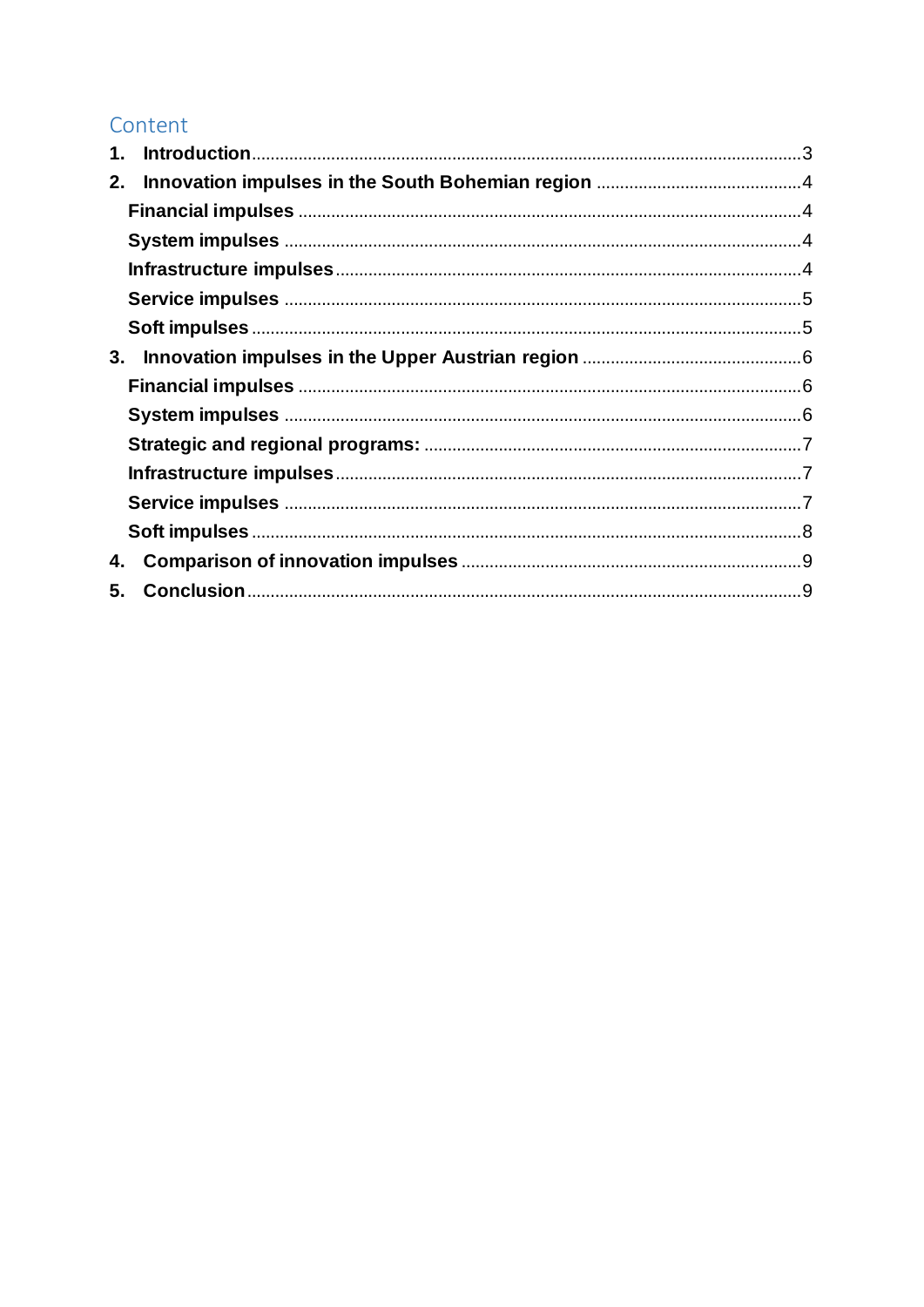### <span id="page-2-0"></span>**1. Introduction**

Innovation is said to be the most important factor of regional development and competitiveness growth, and it is the case also in the Upper Austrian and South Bohemian regions. The ability to generate new innovation impulses is important especially in the context of a growing globalized economy. Rapid technological development and growing competitiveness give a new dimension to the concept of innovation as a factor of a regional development. Although R&D, innovation, and technological progress are considered one of the priorities of national and regional development policies, the development of the innovation environment and its further development at regional level is crucial. This is due to the fact that the innovation potential has specific regional factors, especially the geographical proximity of innovative institutions and firms, their ability to interact and the overall culture and openness of the local environment for the acceptance of new ideas. The response to this situation is to integrate innovation, research, and development into regional development documents. The area of support for the innovation process may vary in different regions. The aim of the study is to compare the innovation impulses in the South Bohemian Region and Upper Austria, which should be the basis for finalizing the SIP tool as a part of the Interreg SIP-SME ATCZ16 project..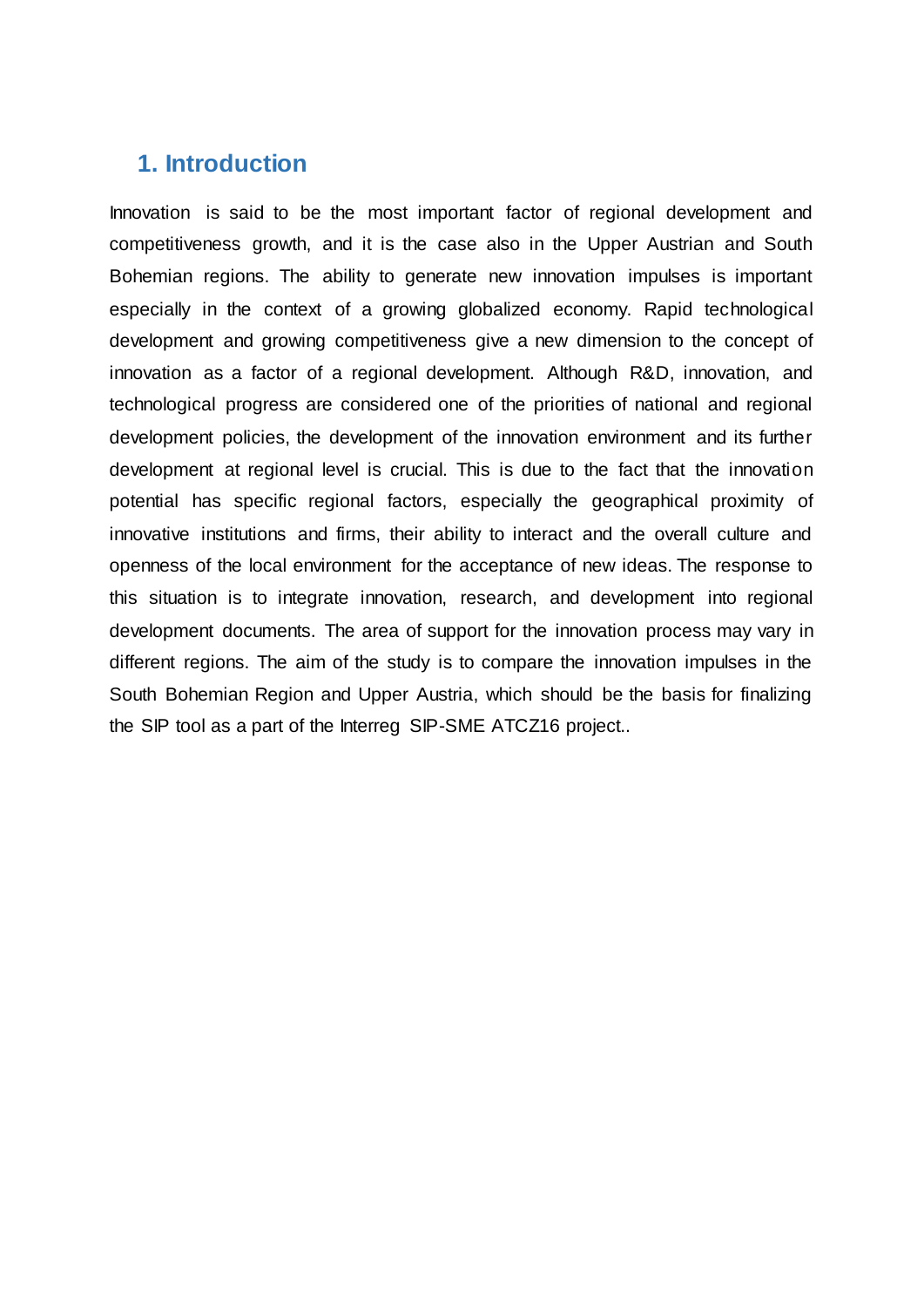# <span id="page-3-0"></span>**2. Innovation impulses in the South Bohemian region**

#### <span id="page-3-1"></span>Financial impulses

#### **South Bohemian Business Vouchers**

- Support up to CZK 150,000 for South Bohemian SMEs to purchase services from research organizations
- Aid amount 75%

#### **Concessionary regional loan for entrepreneurs in the South Bohemian Region**

- Designed for small businesses and entrepreneurs
- Support up to CZK 1 million (up to CZK 500 thousand for start-up entrepreneurs)
- Interest rate 4% per annum, maturity up to six years
- Eligible expenses: acquisition of tangible and intangible fixed assets, purchase of inventory and small intangible assets

#### **Other financial instruments, including commercial products**

#### <span id="page-3-2"></span>System impulses

#### **Regional Annex to the National RIS 3**

- It is part of the national RIS 3 strategy
- Suggests specialization domains of the South Bohemian Region (Biotechnology, Mechanical Engineering and Mechatronics, Electrical Engineering)
- It proposes activities for three key areas of change:
- $\checkmark$  Quality human resources
- $\checkmark$  Cooperation and technology transfer
- $\checkmark$  Business development

#### **Development Program of the South Bohemian Region 2014-2020**

Relevant is above all Priority Axis 1 Competitiveness of the Regional Economy and Labor Market, which is divided into five measures:

- 1. Environment for the development and enhancement of business competitiveness
- 2. Conditions for the development of science, research and innovation
- 3. Tertiary education and lifelong learning
- 4. Labor market optimization

5. Development and diversification of agriculture, forestry and fisheries and support for local production

#### <span id="page-3-3"></span>Infrastructure impulses

**Research Organizations and Universities -** Expertise and specialization, Labor Force (JČU, BC AV ČR, VŠTE) - (Closer Characteristics can be found in the Analysis of the South Bohemian Region)

**Science and Technology Parks and Business Incubators** (JVTP, TC Písek, ENKI Třeboň) - (Closer Characteristics can be found in the Analysis of the South Bohemian Region)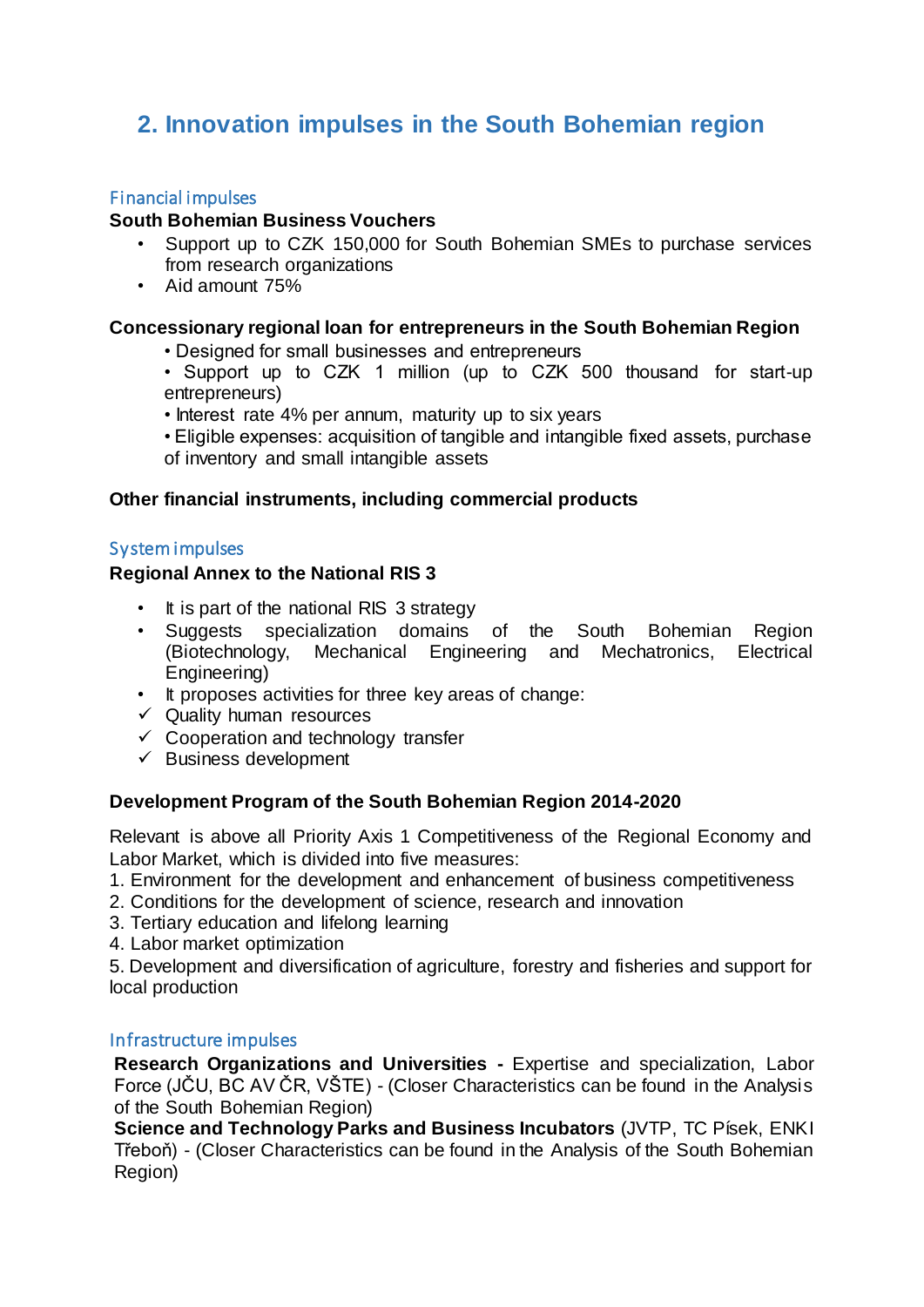#### **Industrial zones**

#### <span id="page-4-0"></span>Service impulses

**Business Centers and Strategic Services Centers** (JHK, CzechInves, RERA, CzechTrade)

**Transfer of Technology Centers** (CTT at JČU and BC AS CR, patent agents) **Technology Platforms and Clusters** (Regional Food Cluster)

#### **Testing and normative institutions**

In the South Bohemian Region, for example, Dairy Research Institute - Tabor Branch, Branch of the State Institute for Drug Control, Technical and Testing Institute of Construction Prague - Branch, Testing Institute of Light Industry)

#### <span id="page-4-1"></span>Soft impulses

#### **Competitions**

*• Jihoczech Startup Competition (JVTP) - For all businesses that want to test their business idea and start their business, who need support for their interesting ideas with expert advice, provide business opportunities, or help them reach out to investors.*

#### **Training, courses**

- *The ideaSTART program (South Bohemian Agency for the Support of Innovative Entrepreneurship), an 80-hour training and course aimed at shifting the ideas of start-ups from a simple idea closer to implementation and their subsequent development.*
- *Support for technical education (South Bohemian Region) - Support of companies in the preparation of apprentices for work. The aim is to support the cooperation of companies and schools in technically oriented fields, especially engineering, construction and electrical engineering in the South Bohemian Region in connection with labor market requirements.*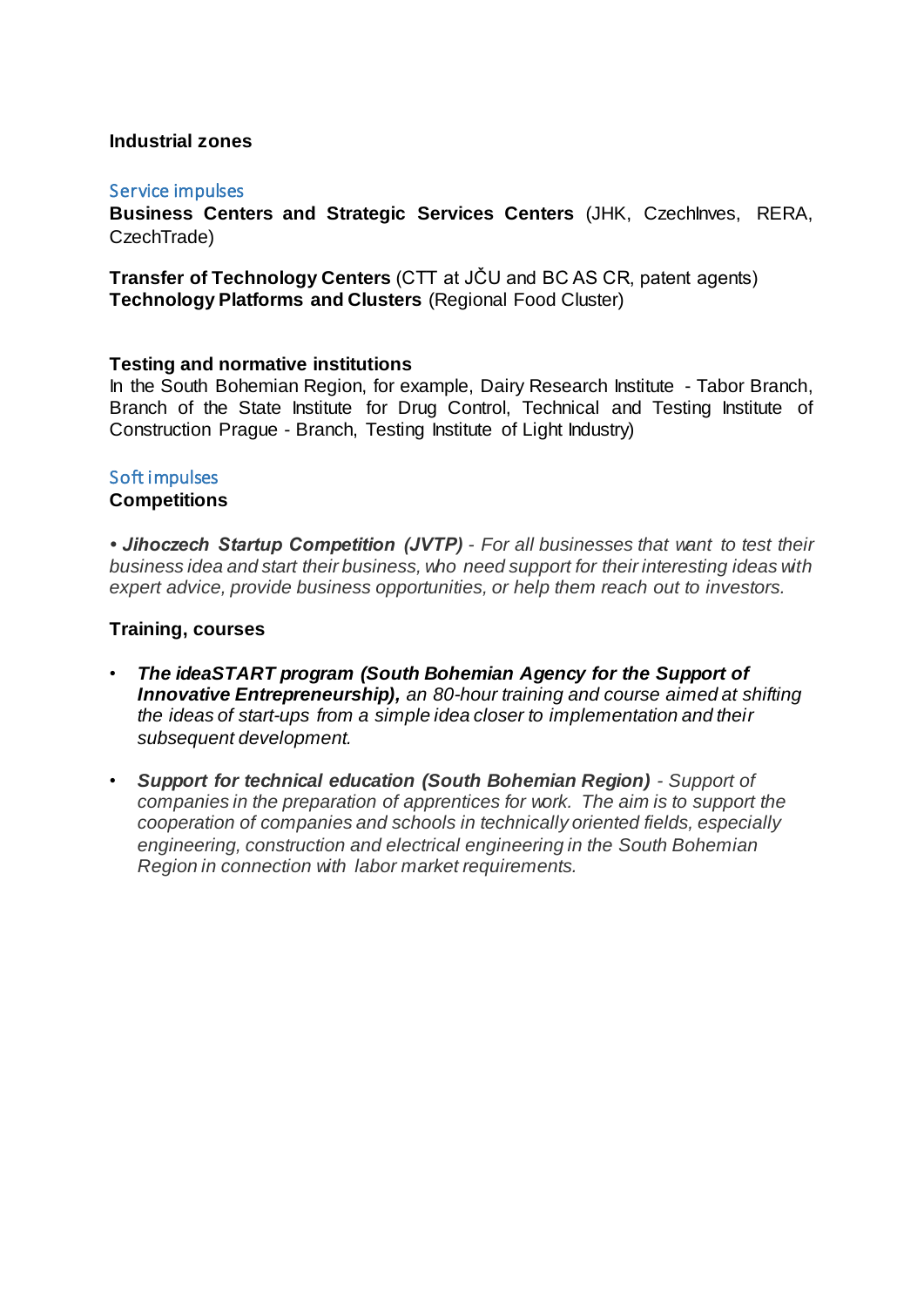## <span id="page-5-0"></span>3. Innovation impulses in the Upper Austrian region

#### <span id="page-5-1"></span>Financial impulses

**FFG: Funding provided by the Austrian Agency for Research** as a part og the Patents.Voucher, SME Package, Innovation Services Initiatives, AAL, AplusB, AT: net, ASAP, Benefit, Bridge, CEDR, COIN, COMET programmes, etc.

#### **AWS: Financing through the Federal Ministry for Digital and Economic Affairs (BMDW) and the Federal Ministry for Transport, Innovation and Technology (BMVIT)**

#### aws IP.Market

Consulting, support and financing, with the aim of supporting the exploitation of innovative technologies and patents. aws IP.Market provides potential analysis of innovation degree and maturity, project-specific marketing support and SMEs can get grants:

- for the acquisition of property rights.
- for the implementation of marketing activities,
- for legal advice in connection with license and patent purchase contracts.

Financing for SMEs is up to 80% of the eligible costs, grant up to  $\epsilon$  200,000.

#### Aws IP.Coaching

SMEs from the technology sector are working with aws to develop a strategy for the use of patents and other intellectual property rights. The aws provides support through advice and grants of up to EUR 100,000.00 (for example, for patent application costs).

#### **FWF: Funding from the Austrian Science Fund**

#### **Other Resources:**

**Agencies for Open Innovation and crowdsourcing (Heuristic)**

#### <span id="page-5-2"></span>System impulses

#### **Regional Annex to the National RIS 3**

It proposes activities for key areas:

- **Industrial manufacturing processes** (mechatronics, process automation, materials, light construction, mathematical modeling, software, IT security, adaptive surface structures, material evaluation, resource efficiency)
- **Energy** (energy efficiency in production, decentralized systems, smart grids, intelligent meters, intelligent villages, energy supply monitoring, renewable energy, biogenic processes, building and building technologies)

**• Health and the aging society** (IT systems, e-health, software, virtual surgery, imaging software, medical devices and materials, telemetric analysis of human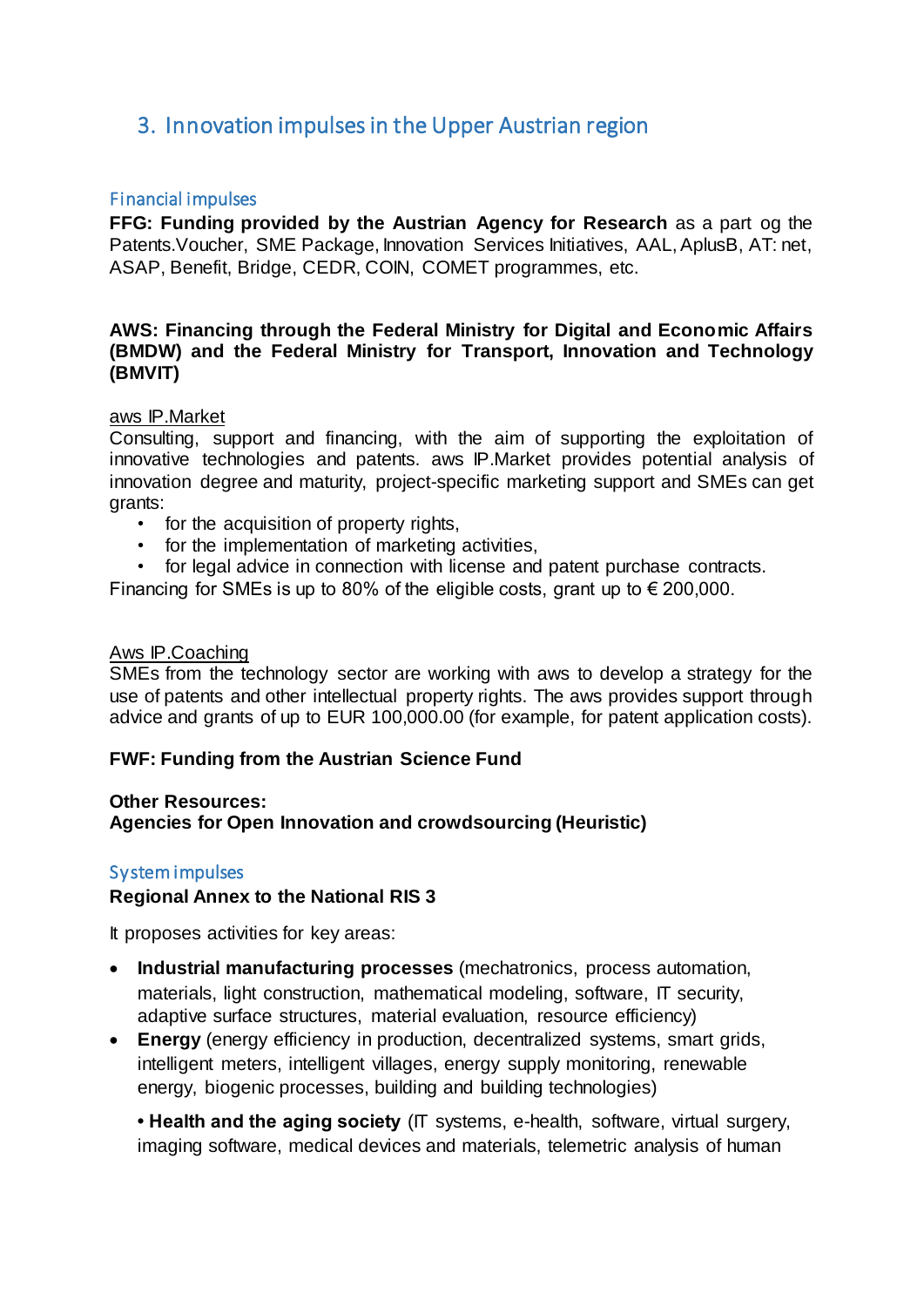movement, intelligent housing, assisted environment, personalized diagnostics, prevention, therapy)

**• Food and Nutrition** (Additives and Food Additives, Materials, Intelligent Packaging, Food Quality, Quality Assurance, Food Production Technology)

**• Mobility and logistics** (transport, logistics, adaptive power networks, sensors, intelligent transport system, supply chain management, engine and vehicle technology, lightweight construction)

#### <span id="page-6-0"></span>**Strategic and regional programs:**

- **Upper Austria 2000+**
- **Innovative Upper Austria 2010**
- **Innovative Upper Austria 2010plus**
- **Innovative Upper Austria 2020**
- **AplusB**
- **RTI** (more information about the programs can be found in the Benchmarking Analysis of Upper Austria)

#### <span id="page-6-1"></span>Infrastructure impulses

**Research organizations and universities** (FH OÖ campus Steyr, Wels, Hagenberg and Linz, JKU, Upper Austrian Research UAR)

**Science and technology parks and incubators** (Softwarepark Hagenberg, TZ Attnang-Puchheim, TGZ Bad Leonfelden, TZIS Bad Ischl, Techno-Z Braunau, Logistikzentrum Ennshafen, TDZ Ennstal, TZ Freistadt, TZS Gmunden, TIZ Kirchdorf, TIZ Landl-Grieskirchen, TechCenter Linz-Winterhafen, TDZ Neufelden/Haslach, TZ Mondseeland, TZ Perg, Techno-Z Ried, TIZ St. Florian, TGZ Schärding, TIC Steyr, GTZ Wels, BIZ Wels, tech2b)

**Competence centers** (LCM - Linz Center of Mechatronics GmbH, PCCL - Polymer Competence Center Leoben GmbH, PROFACTOR GmbH, Pro2Future GmbH, RECENDT Research Center for Non Destructive Testing GmbH, RISC Software GmbH, SAL - Silicon Austria Labs, SCCH - Software Competence Center Hagenberg GmbH, TCKT - Transfercenter für Kunststofftechnik GmbH, WOOD Kplus - Kompetenzzentrum Holz GmbH, CEST GmbH, FFoQSI GmbH, K1-MET GmbH, Lifetool gemeinnützige GmbH, LKR Ranshofen GmbH, MCL GmbH)

#### **Industrial zones**

#### <span id="page-6-2"></span>Service impulses

**Regional Upper Austrian Government Agency for the Support of Innovative and Investment Projects** Business Upper Austria

**Platforms and clusters** (Clusterland GmbH, clusters focusing on plastics, automobiles, cleaners, IT, food, mechatronics, furniture and wood, medical technology, network logistics association, human resources network)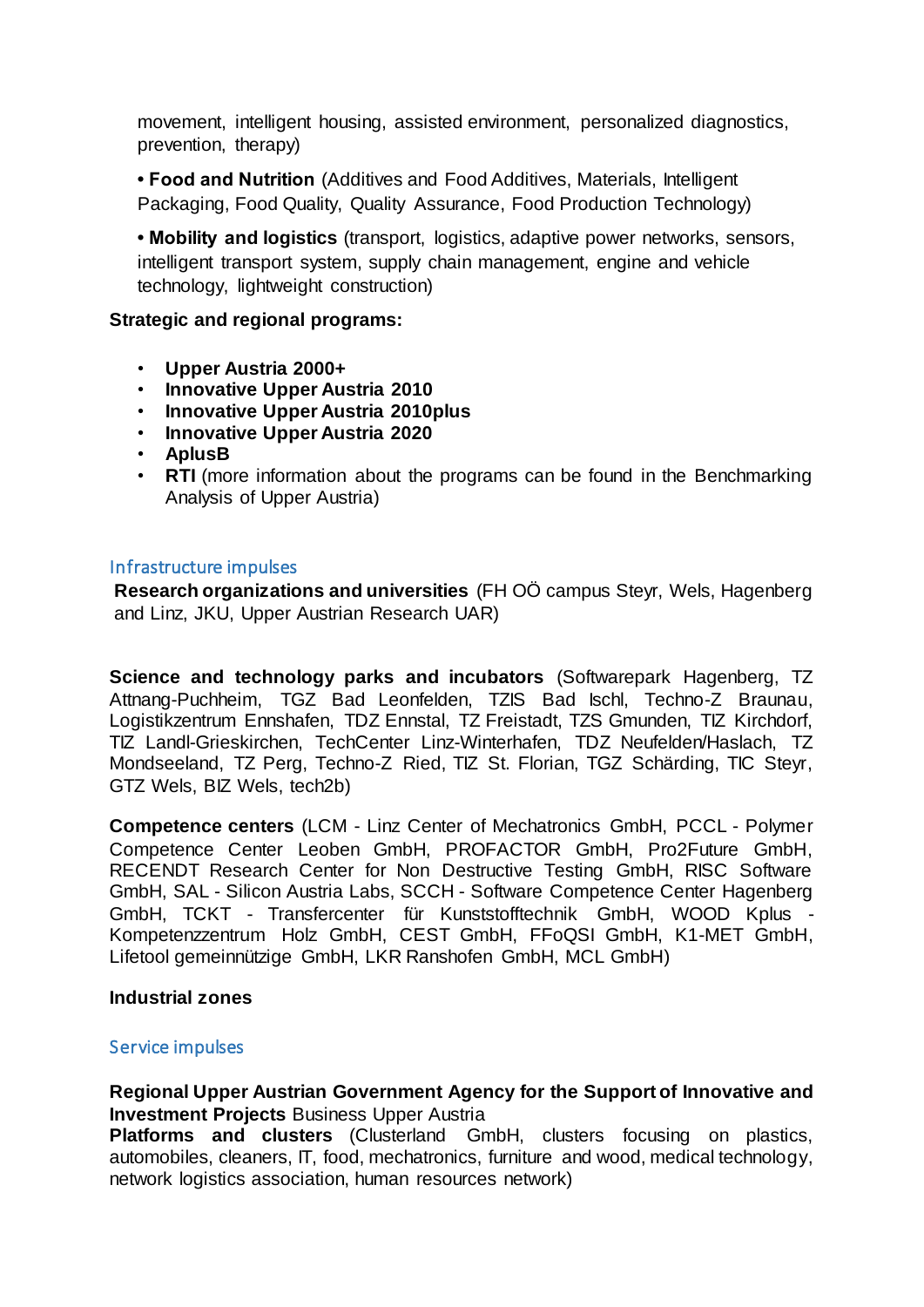#### **Business Centers and Strategic Services Centers (OÖ Export Center)**

#### **Technology transfer center (WKOÖ)**

#### **Testing and normative institutes**

Institute of Economic Development Chamber of Commerce in Upper Austria

#### <span id="page-7-0"></span>Soft impulses

#### **Competitions**

*EDISON (creative, technological and innovative inventor competition. It is the prize of Johannes Kepler University in Linz, Linz Art University, and the University of Applied Sciences of Upper Austria, and techn2b is organized in cooperation with TECHCENTER and CREATIVE REGION.)*

**Training, courses** (BFI OÖ, WIFI OÖ, VHS OÖ, LFI, Renner Institut OÖ)

**Workshops and projects** (WKOÖ: ServiceAssessment, Institute of Trade, Sales and Marketing of JKU in Linz, FH OÖ: ServPrice, ServTrain, ISEM, and Association for the promotion of innovation between knowledge service providers)